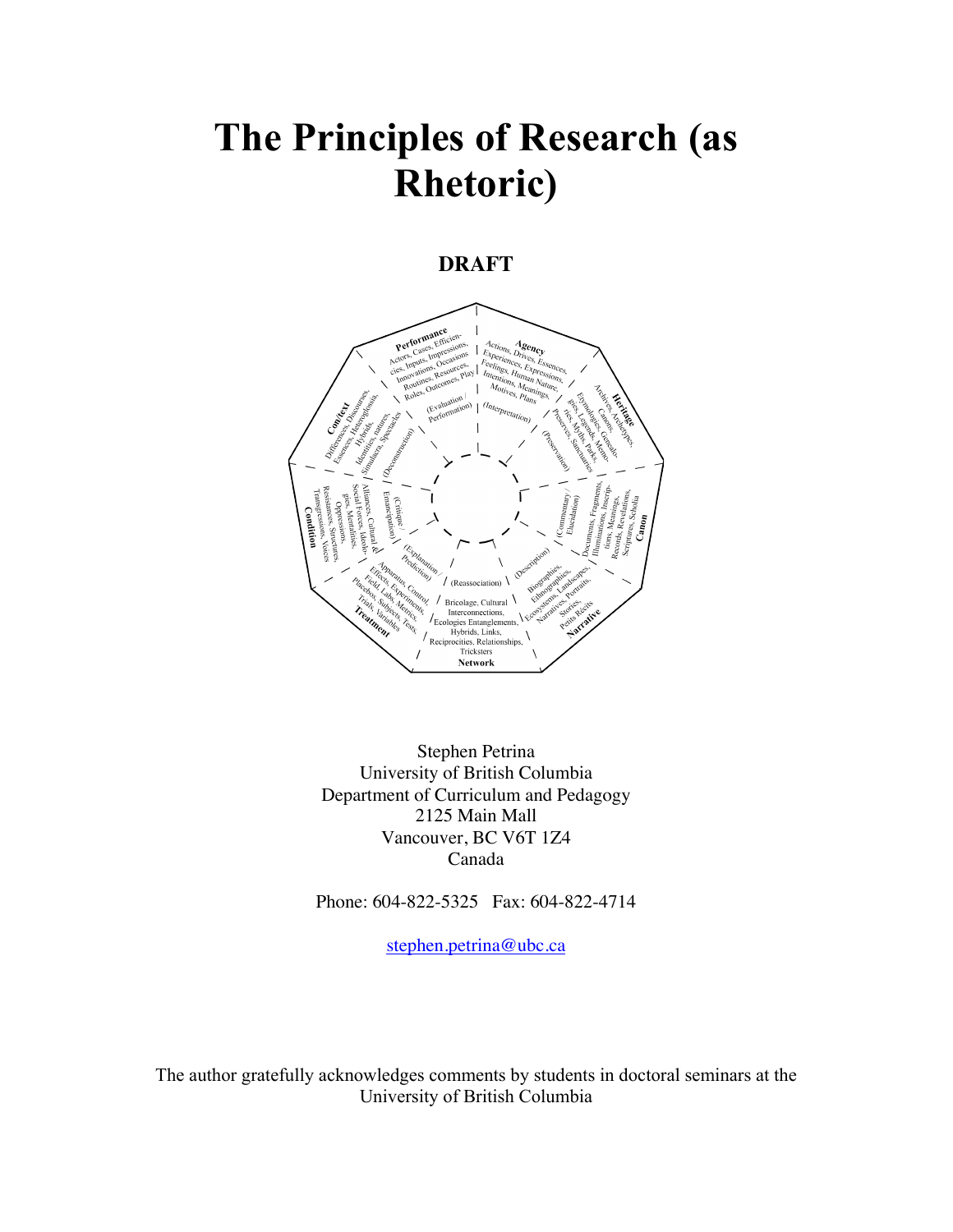# **The Principles of Research (as Rhetoric)**

"In the temple of science are many mansions," Albert Einstein declared in his 1918 address to the Physical Society in Berlin. He explained that the "Principles of Research," included "supreme purity, clarity, and certainty at the cost of completeness;" "inexhaustible patience and perseverance;" or indeed, "the state of mind which enables a man to do [research] is akin to that of the religious worshiper or the lover." Einstein was already a celebrity, and was quite influential in convincing politicians, such as American President Calvin Coolidge, on the merits of research as science. "Not many of us are endowed with the mental equipment that can employ the scientific method in seeking for the truth," Coolidge pronounced to a group of researchers in 1924, "but we have advanced so far that we do not fear the results of that process." At that time, certain fields queued up for admission into the temple of science. A hopeful entrance was through what George Arps, the Dean of the College of Education at The Ohio State University, identified in 1922 designated as a "further reduction… to the more rigid methods of precision and of bringing scattered, undifferentiated items of its field under laws and principles."<sup>i</sup> These were heady days when research *was* science, representing the torch of the Enlightenment, harnessed for progress, illuminating a path of destiny and liberty through dark, unfamiliar territory (Figure 1). But nowadays, the temple of science is spoiled, and the specter of Marx haunts the social science wing while the ghosts of environmental cataclysm, holocaust and military might haunt the physical science wing.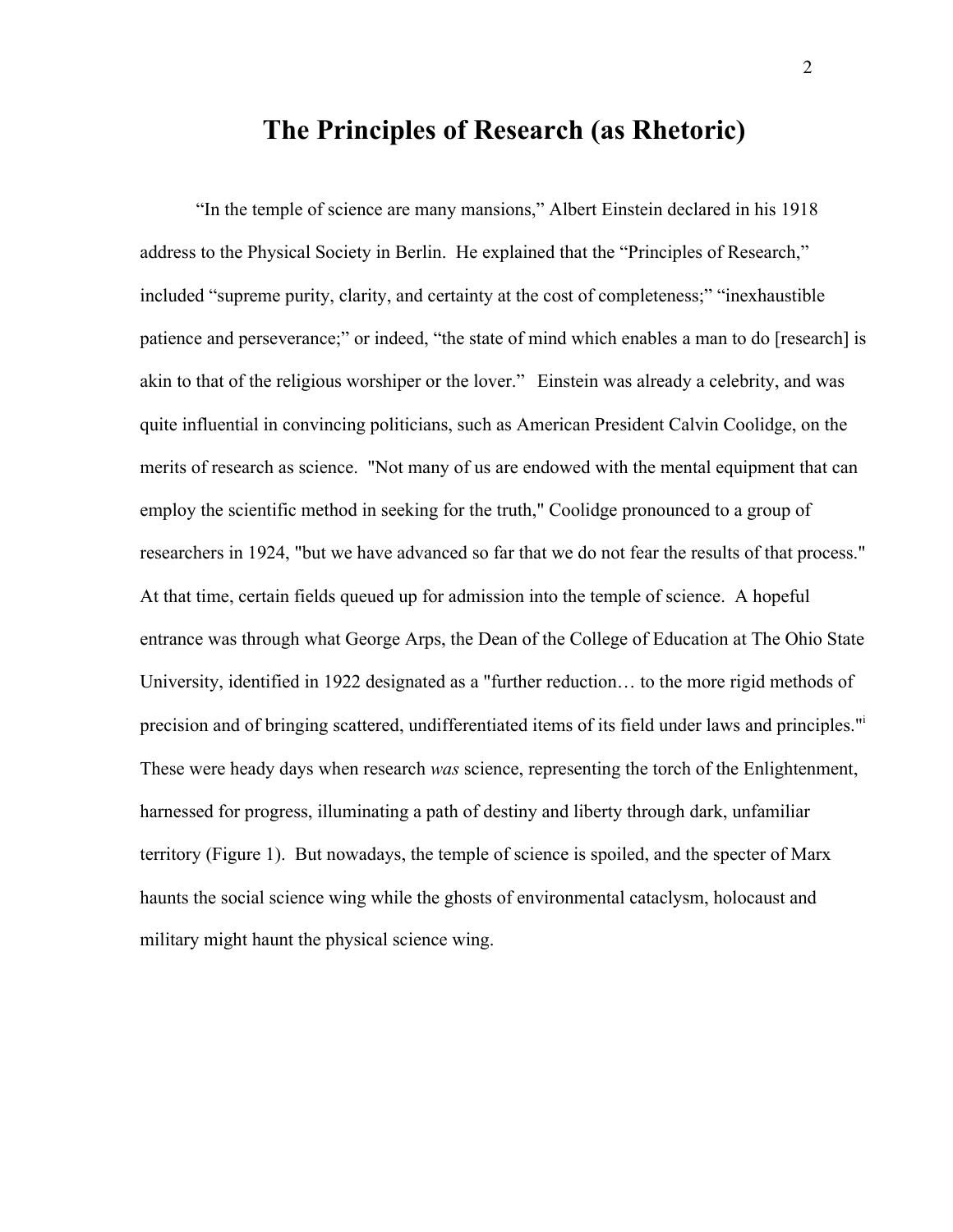

Figure 1. "Welcome Wizards!" W. A. Roners' illustration in the 30 December 1924 issue of *The Washington Post* (p. 6). Copyright expired.

Research is no longer science, a search (for truth) through dark, uncharted territory. And supreme purity, clarity, certainty, inexhaustible patience and perseverance hardly describe principles that guide research. The paradigmatic metaphors for research are no longer believable, persuasive or tenable and, in a way, are exhausted. Yet the conflation of research with science was always questionable. On one hand, scientists were uneasy with the popularization of research. As one scientist wrote in 1959, "*research* is the latest discovery of the word hucksters, and already this venerable and useful term is being sucked dry" (Nason quoted in Wolfle, 1959, p. 1163). Once the temple of science could no longer consecrate the practices or practitioners within, fictions were nearly impossible to maintain. On the other hand, researchers in the 1903s, especially critical theorists, questioned the politics and pragmatics of a strict association with science. Deconstruction nonetheless takes credit for contradicting, eroding and toppling the definitions, foundations and principles of research. No matter, in the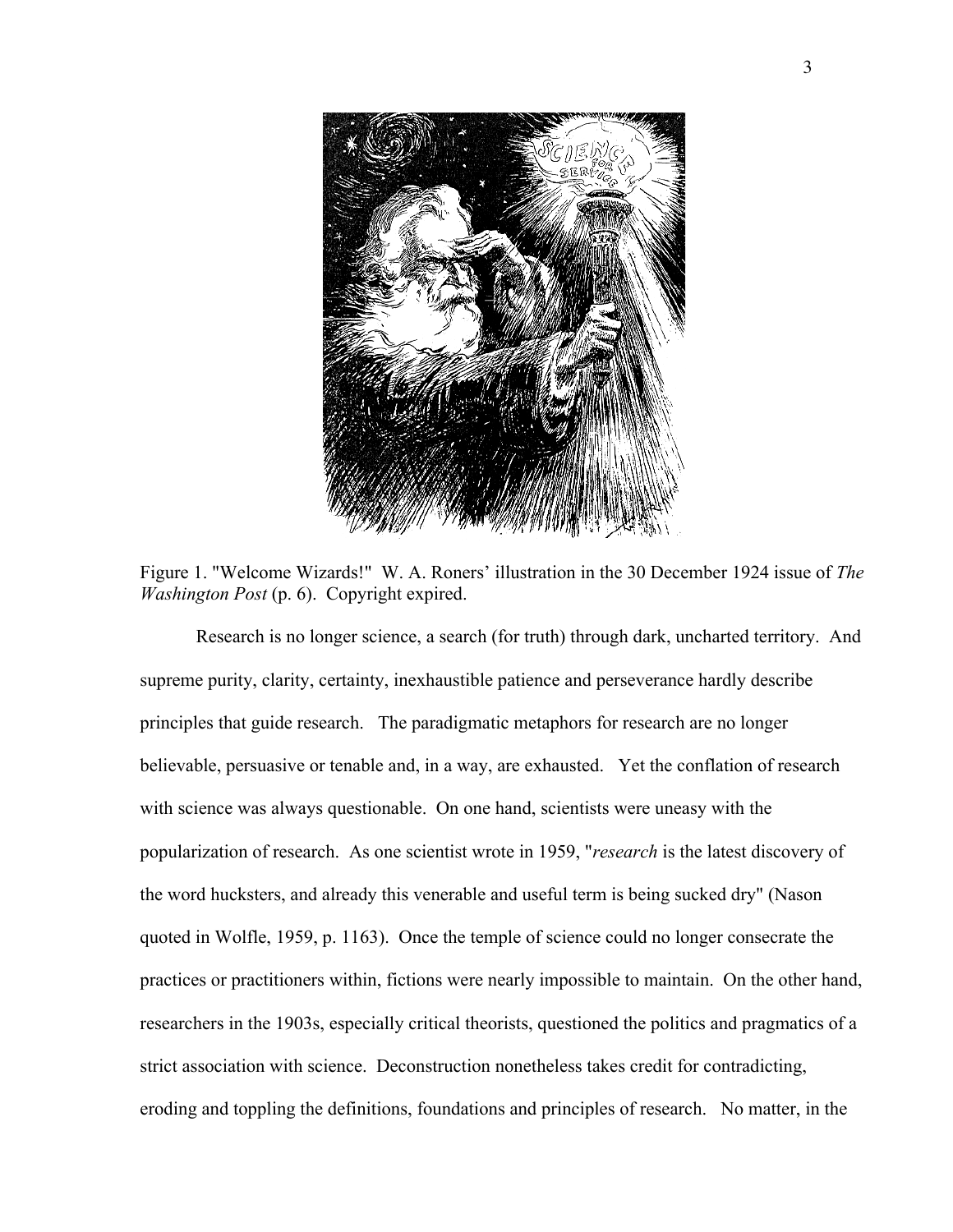wake of all of this, research is rhetoric. Or at least rhetoric is what we do when we realize and represent— document, portray, read, write, understand— and act on research. This is not to reduce rhetoric to its pejorative connotation, but rather to join in raising rhetoric to its role in democratic or inter/disciplinary persuasion.

If we take research as rhetoric to express a first principle, then we can entertain additional principles that follow. You may protest that poststructuralism did away with first principles and, in effect, any principles that may follow. Or you may suggest that principles are a relic of modernism and cannot hold under postmodern conditions. But surely you do not object to that ancient tool of philosophy, the thought experiment? For a pedagogical moment, let us imagine that there are ten principles of research. Let us presuppose that the tale of rhetoric is wagging the postmodern dog(gy style) of research.

## **1. Research Orientations**

**First Principle:** Research is as much a literary as a methodological challenge. Or if you like: Research is as rhetorical as it is epistemological.

In *The Postmodern Condition*, Lyotard (1984, p. 41) begins a section on research and its legitimation by noting that the "essential mechanisms" of research "are presently undergoing two important changes: a multiplication in methods of argumentation and a rising complexity level in the process of establishing proof." With this proliferation of rhetoric accompanied by a proliferation of methods, researcher s and students of research face a nearly overwhelming palette of choices. Generally speaking, paradigm wars erupted over the anxieties generated by these choices. Methodologists or theorists refereed confrontations between genre snobs and narrated the wars by defining the rules for in/commensurability. How can one "do" agency and structure at the same time? How do we attend to the particularities of everyday life while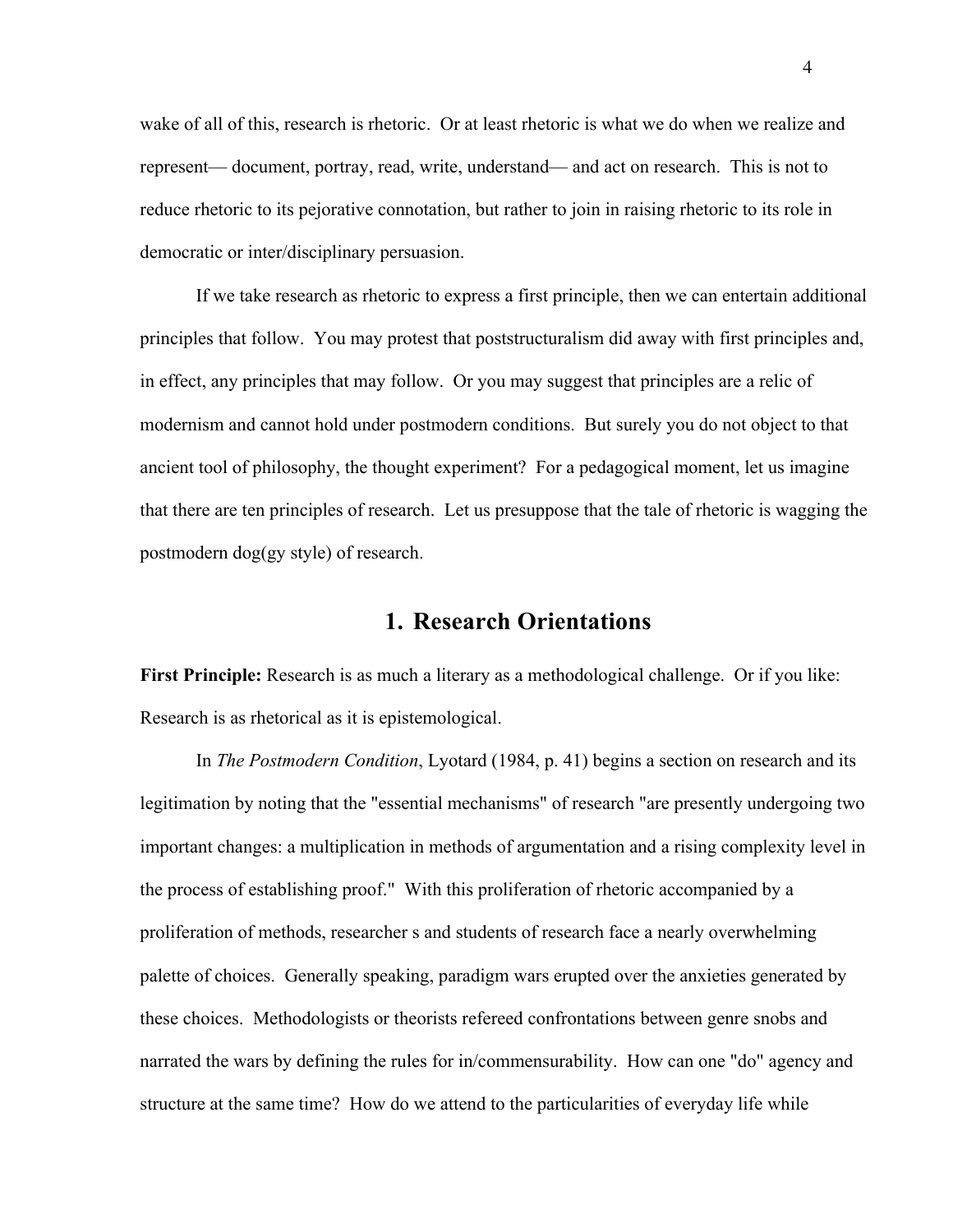attending to the world and seeing it whole? How do we write what Lyotard (p. 60) called our petits récits while still authoring *some* grand narratives? How do we discursively represent our differences while explaining our commonalties? Are methods of interpretation commensurable with those of prediction? This first principle suggests that writing and re/presentation are as important as methodologies in research. One challenge is to situate data in various frames of reference, through a series of translations and transformations. A challenge from the other direction is to ground these various frames in data.

Mixed methods research and bricolage emerged as ways of negotiating the palette of choices…

All research is simultaneously empirical and rhetorical; or, all observed, translated, transcribed or reported (i.e., constructed) data are empirical and rhetorical at the same time. Research is primarily about persuasion— no one but naive realists really believes anymore that research is about mirroring or parroting ontological reality. In other words, the deal is not really about how knowledge is constructed, but about what is done with it. This is the role of theory in research (see Second Principle).

Now, this does not mean that one cannot attempt to persuade others that in fact this or that research has verisimilitude or is an accurate portrayal of ontological reality (assuming we are ontological realists as opposed to relativists). Think of global warming here— it is a great example of scientists trying to persuade other scientists, citizens trying to persuade politicians, politicians trying to persuade citizens, and so on. Both the science and the action are dependent on rhetoric— there is no fact that is convincing, and no convincing fact that cannot be countered with an alternative fact. And, so the devices of research AND rhetoric are being honed and honed, together.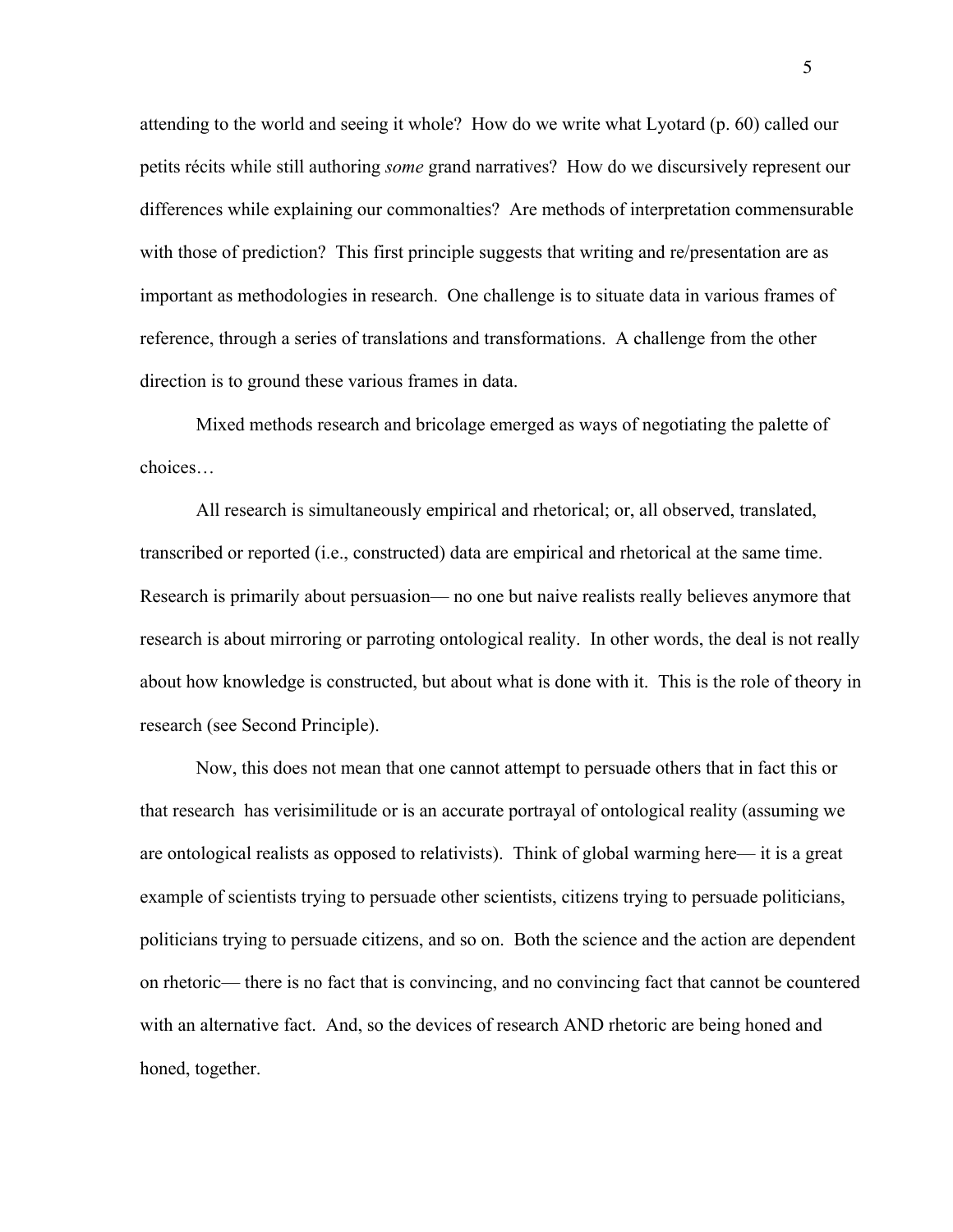

Figure 2. Research genres or discourses.

## **2. Data, Ethics, Method(s), Theory & Site(s)**

**Second Principle:** Researchers see, and basically find, what they look for.

However simple this truism may be, there is something profound here. This is not to say that researchers will not see or find the unexpected. Rather, this principle addresses the role or purpose of theory in research. What researchers "see" when they peer into classrooms, cyberspace, homes, lakes, offices, or any cultures and ecologies for that matter, are liberated or constrained by what they "look" for. What we gain in analytical purchase through theory, we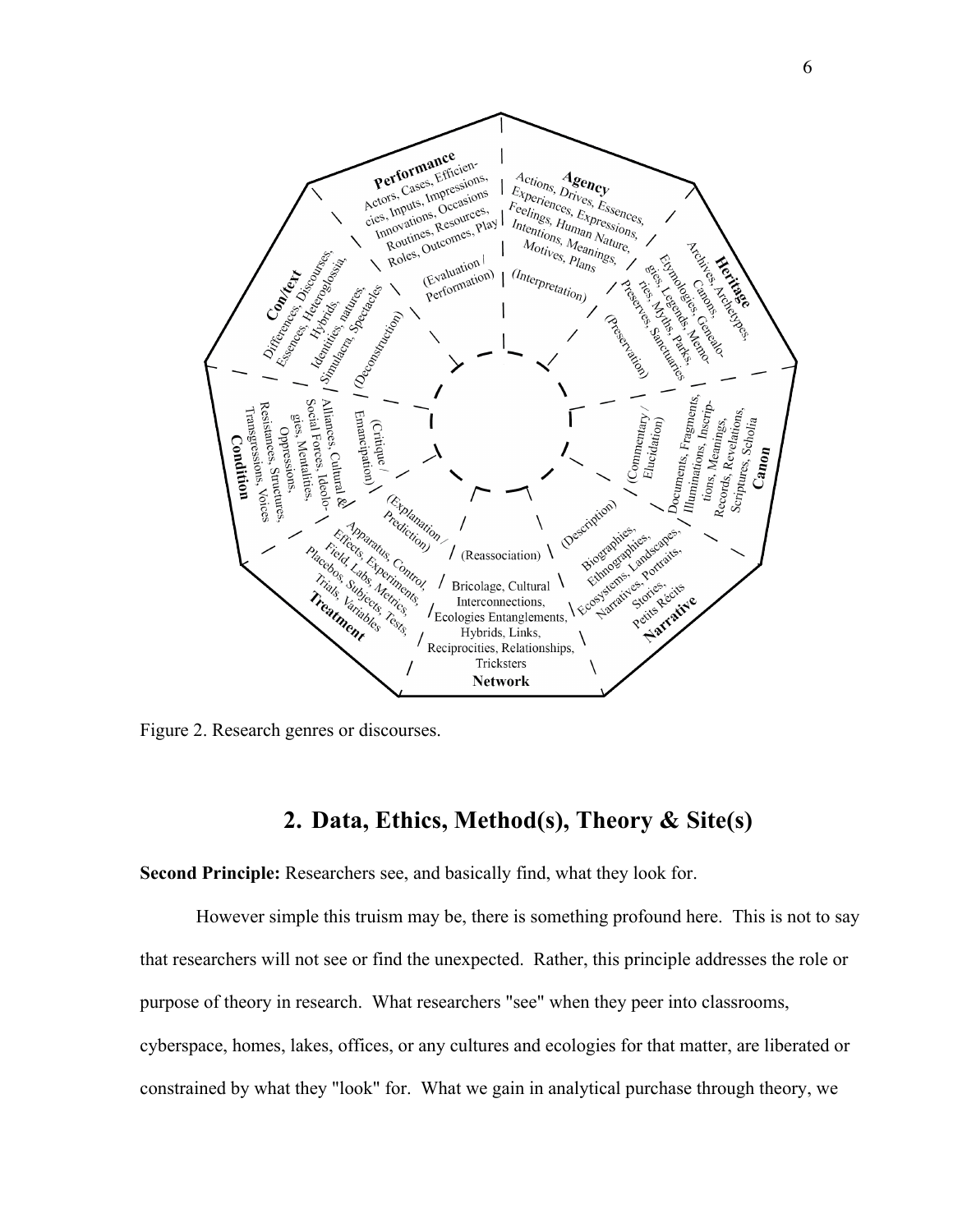may have to give up in narrative. Or are agency, con/text, narrative, and structure more literary than methodological problems (see First Principle)?

**Third Principle:** Identity determines, forms, or shapes observation and representation (of data) but observation and representation (of data) determine, form, or shape identity.

This may appear as a paradox but it also suggests that identity (of a researcher) along with data are interdependent, distributed and malleable. But there is also something durable about identities and data. This is a principle of standpoint epistemology, subjectivity or positionality. The researcher's identity, standpoint, subjectivity or positionality— their ethics and ontologies— matter. Researchers' identities are partially constituted by ability, class, gender, race, and sexuality, which matter. This principle also suggests that there is no such thing as a neutral or objective observer; hence, there is no such thing as a neutral or objective observation (see Second Principle).

**Fourth Principle:** Data, ethics, participants-subjects, researchers, methods, theories, and sites (settings) are interdependent.

This is a logical outcome of the Second and Third Principles, which suggest that the various aspects of research do not stand in isolation to each other. Data make sense only in relation to methods, theories and sites (and relative to participants-subjects' and researchers' identities or ethics). Methods and theories determine, form, or shape, data and sites (and relative participants-subjects and researchers). Data and sites ground, form, and locate theories and methods (and relative to participants-subjects' and researchers' identities or ethics).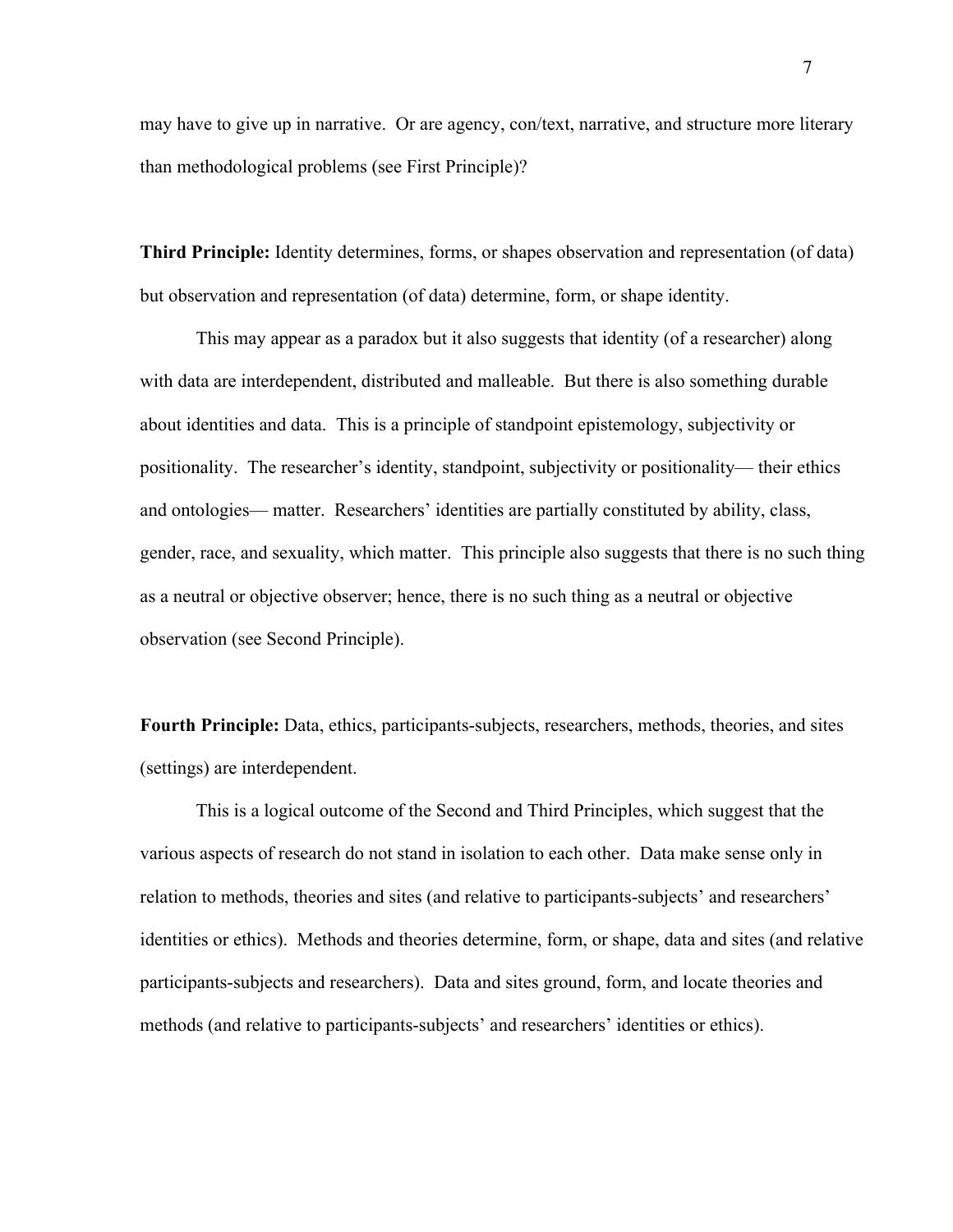**Fifth Principle:** Ethics are not fully expressed in the regulation of ethics.

There is more to ethics than the institutional regulation of ethics (see Fourth Principle). Privilege, power and duty or responsibility go hand in hand. Moral obligation means that we adopt the principles of three golden rules: 1) Do not do unto others what you would not have done to you (Principle of Malfeasance). 2) Do unto others as you would that others do unto you (Principle of Beneficence). 3) Weigh actions by what is fair (Principle of Justice). These are summarized as "do no harm," "try to create good," and "be fair." Locate your ethics within possibilities, as indicated in Table 1.

| Ethics               | <b>Utilitarian</b> | <b>Deontological</b> | <b>Relational</b> | <b>Ecological</b> |
|----------------------|--------------------|----------------------|-------------------|-------------------|
| Practice             |                    |                      |                   |                   |
| <b>Recruitment</b>   | Informed           | Reciprocity          | Collaboration     | Cultural          |
|                      | Consent            |                      |                   | Sensitivity       |
| <b>Fieldwork</b>     | Avoidance of       | Avoidance of         | Avoidance of      | Avoidance of      |
|                      | Harm               | Wrong                | Imposition        | Detachment        |
| <b>Reporting</b>     | Confidentiality    | Fairness             | Confirmation      | Responsive        |
|                      |                    |                      |                   | Communication     |
| <b>Justification</b> | Validity           | Confirmability       | Resonance         | Authenticity      |
|                      |                    |                      |                   |                   |

Table 1. Systems of ethics and practice (Adapted from Flinders, 1993).

# **3. Ontology, Epistemology & Knowledge/Power**

**Sixth Principle:** (Research) knowledge is contingent, but not necessarily on (social) reality.

This is a statement on epistemological and methodological relativism as well as ontological realism. Epistemological relativism and pluralism suggest that there are different ways of knowing the same thing. Methodological relativism suggests that knowledge yielded from research is dependent on the methodologies deployed. Ontological realism refers to the existence of an independent or preexisting reality. Ontological realists admit the preexistence of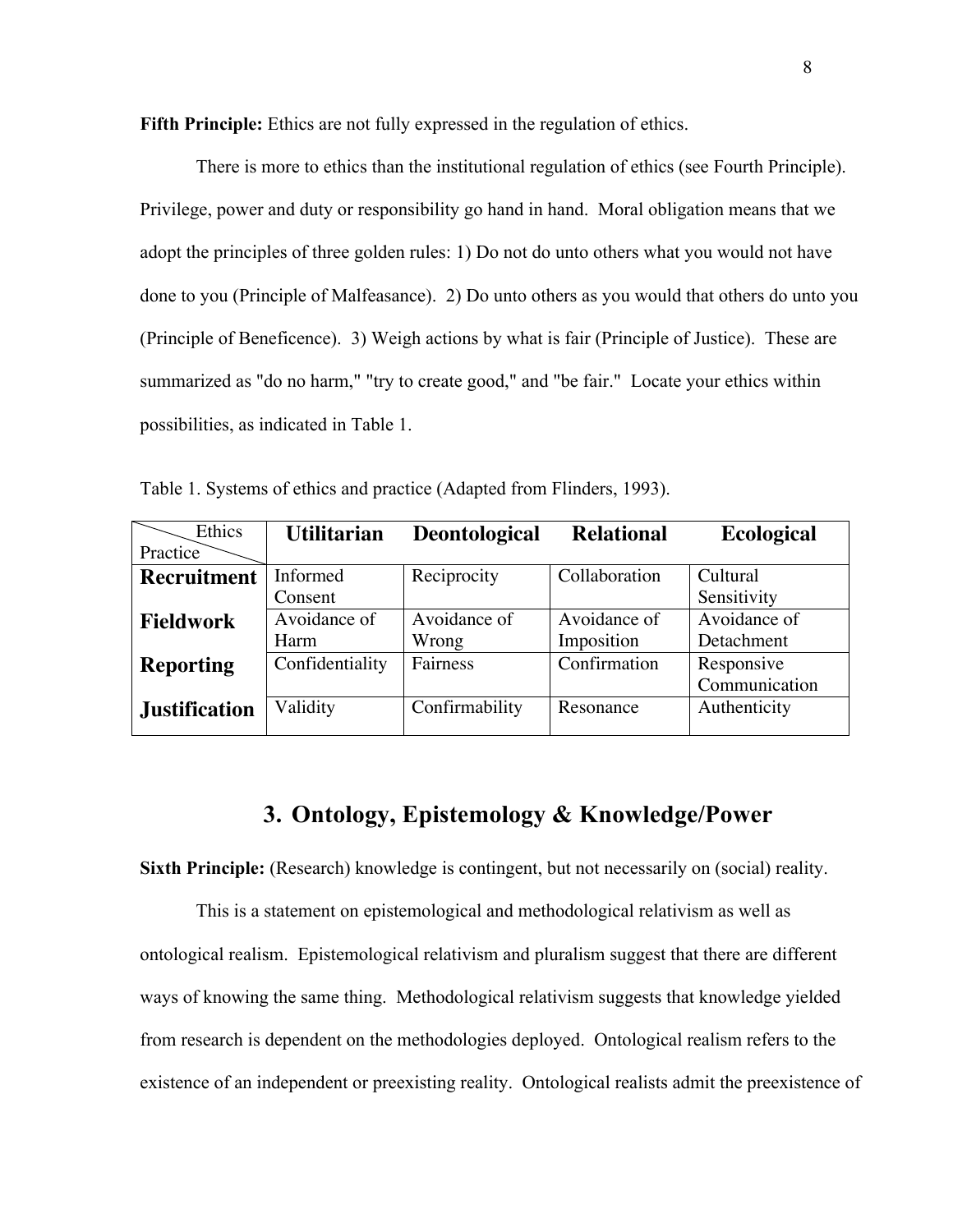an unknown world but reject the preexistence of a research (scientifically) delimited or prescribed world. This suggests that our (research) knowledge is both malleable and durable, but *not* a mirror of reality. Hence, we have to choose and negotiate the knowledge— types of inferences, conclusions, recommendations and truth(s)— that ought to be drawn from our findings (see Fifth Principle).

#### **Seventh Principle:** Research re/produces Knowledge/Power.

The cliché that says 'knowledge is power' is exactly that: a trite cliché. Of course knowledge is power— they are one and the same. Foucault introduced the expression knowledge/power to overcome our separation of the two, but as Latour (1999, p. 262) noted, the slash is unnecessary. Knowledge (reason) and power, whether power (force *a la* discipline or hegemony), have effects. Knowledge (reason) and power (force) are by necessity aligned with politics— knowledge/power is not neutral. The question is whether politics— representations and negotiations of interests— can be used to arbitrate in knowledge/power decisions. This is to say that researchers must understand that what they do and find have intended as well as unintended consequences. This also suggests that the researchers' politics (interests) are part and parcel of research knowledge. Toward who and what are your responsibilities (see Third, Fifth and Sixth Principles)?

**Eighth Principle:** Nature and the world— including research participants— are neither quick nor anxious to give up their secrets.

After centuries of colonization, domination, oppression, and ecological degradation in the name of research (and development), why would anyone or anything be quick or anxious to give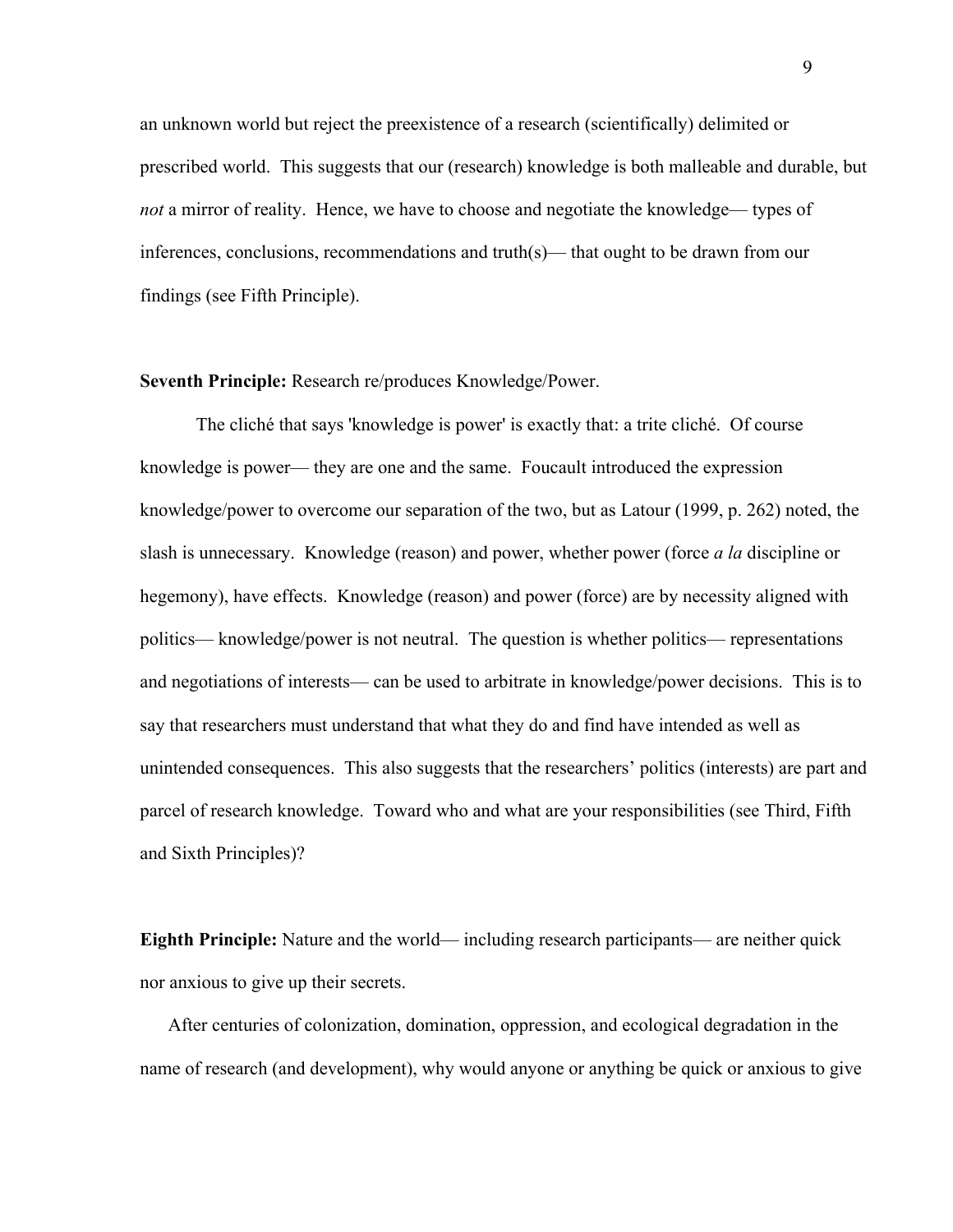up secrets? In fact, research participants will fabricate secrets for researchers to satisfy their own powers of resistance to forms of research. Frustrated with one thing or another, researchers themselves have also fabricated data. Does this mean that we ought to be skeptical of what our participants and data tell us? Or does it mean that we get the data we asked for or deserve (see Second Principle)? Arrogance is not so easily checked at the door, but does this mean we cannot approach research and participants with a sense of gratitude, humility and patience?

## **4. Academic Freedom, Funding and Intellectual Property**

**Ninth Principle:** Funds and sponsors (are likely to) determine research direction and knowledge/power, leading to an erosion of academic freedom.

Public and private research policies and sponsors actively shape and determine research data, methods, theories and sites (as well as participants-subjects' and researchers' identities or ethics) (see Fourth and Fifth Principles). More often than not in current competitive research contexts, strings are tied to purses. As David Noble and Nancy Pfund warned, with trends in research support, "there is relatively less freedom for the researcher because there is now a single line to follow, the line of the generous benefactor. And this brings us back to the gravest concern of all, the future of academic freedom." Some research contracts will prohibit the communication of (certain) findings, or claim ownership over all forms of intellectual property rights associated with the research. Other contracts will place a temporal moratorium on communicating or distributing research results while muzzling or censoring the researchers. In this marketplace of research, it has become imperative that researchers make themselves aware of the implications of their research funds and sponsors for academic freedom and IP. The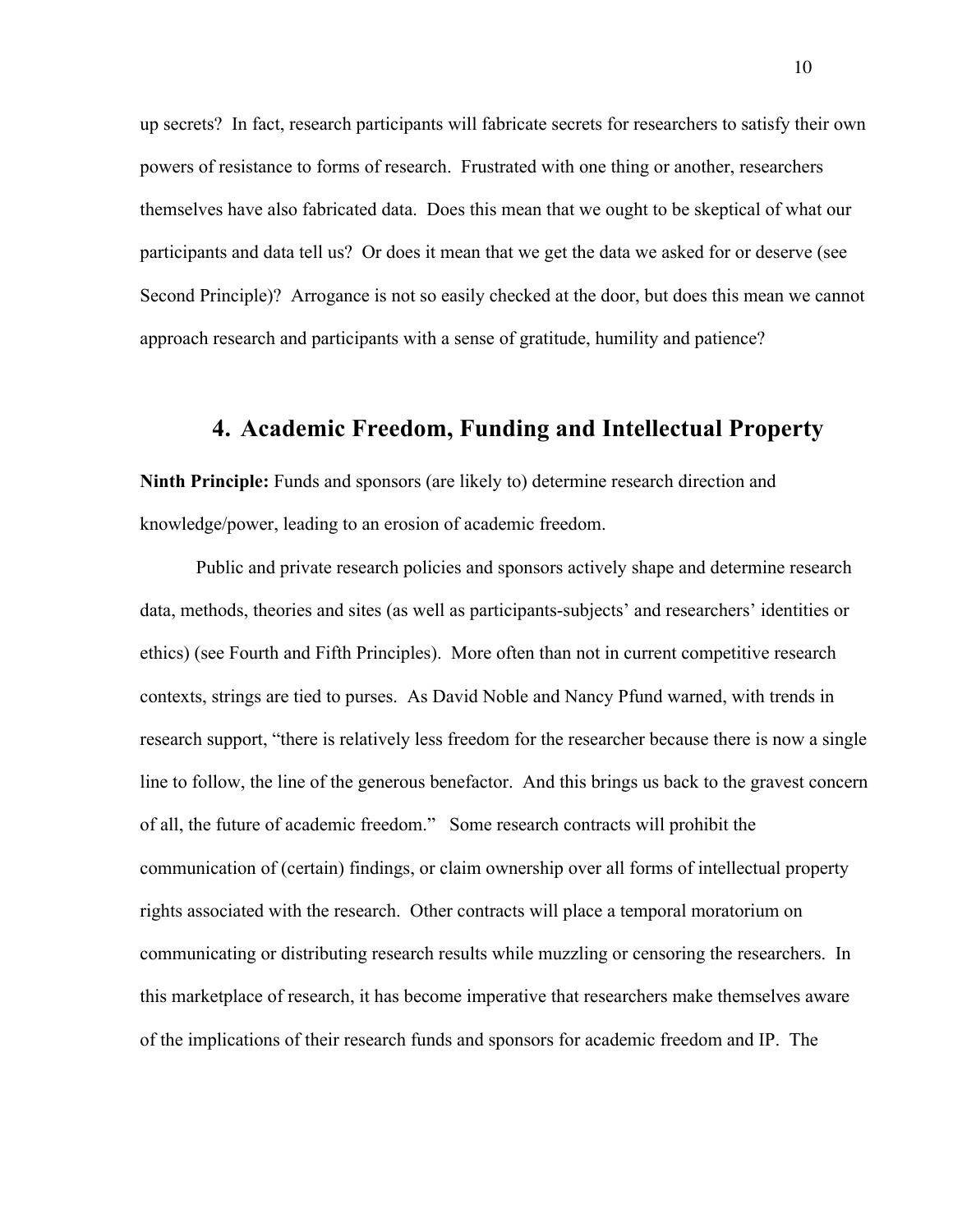public interest dictates that researchers place their research participants, academic freedom and freedom of speech ahead of private gain.

**Tenth Principle:** Ownership over data and research results is becoming less certain.

Unless a contract has been signed, formal agreements made, or unless institutional policies dictate otherwise, researchers retain the copyrights to their research notes and reports. Some forms of data also immediately attain copyrights while other forms do not. Ownership of data is complex. For example, who owns the intellectual property rights to a transcribed interview script or an oral history audio or video? Is it the researcher, who recorded the interview? Is it the participant or community, who produced the data? Or are these data jointly owned? Or is it the sponsor of the research? Universities are increasingly interested in copyrights and how to capitalize on research conducted through the use of infrastructure and other forms of support.

#### **References**

- Einstein, A. (1918). *Principles of research*. Address given to the Physical Society, Berlin Germany.
- Flinders, D. J. (1992). In search of ethical guidance: Constructing a basis for dialogue. *Qualitative Studies in Education, 5*(2), 101-115.
- Good, C. V. (1972). *Essentials of educational research*. New York: Meredith Corporation.
- Latour, B. (1999). *Pandora's Hope: Essays on the Reality of Science Studies* (Cambridge: Harvard University Press).

Noble, D. & Pfund, N. (1983).

#### Research Methods For Communication Science (Chap 13)